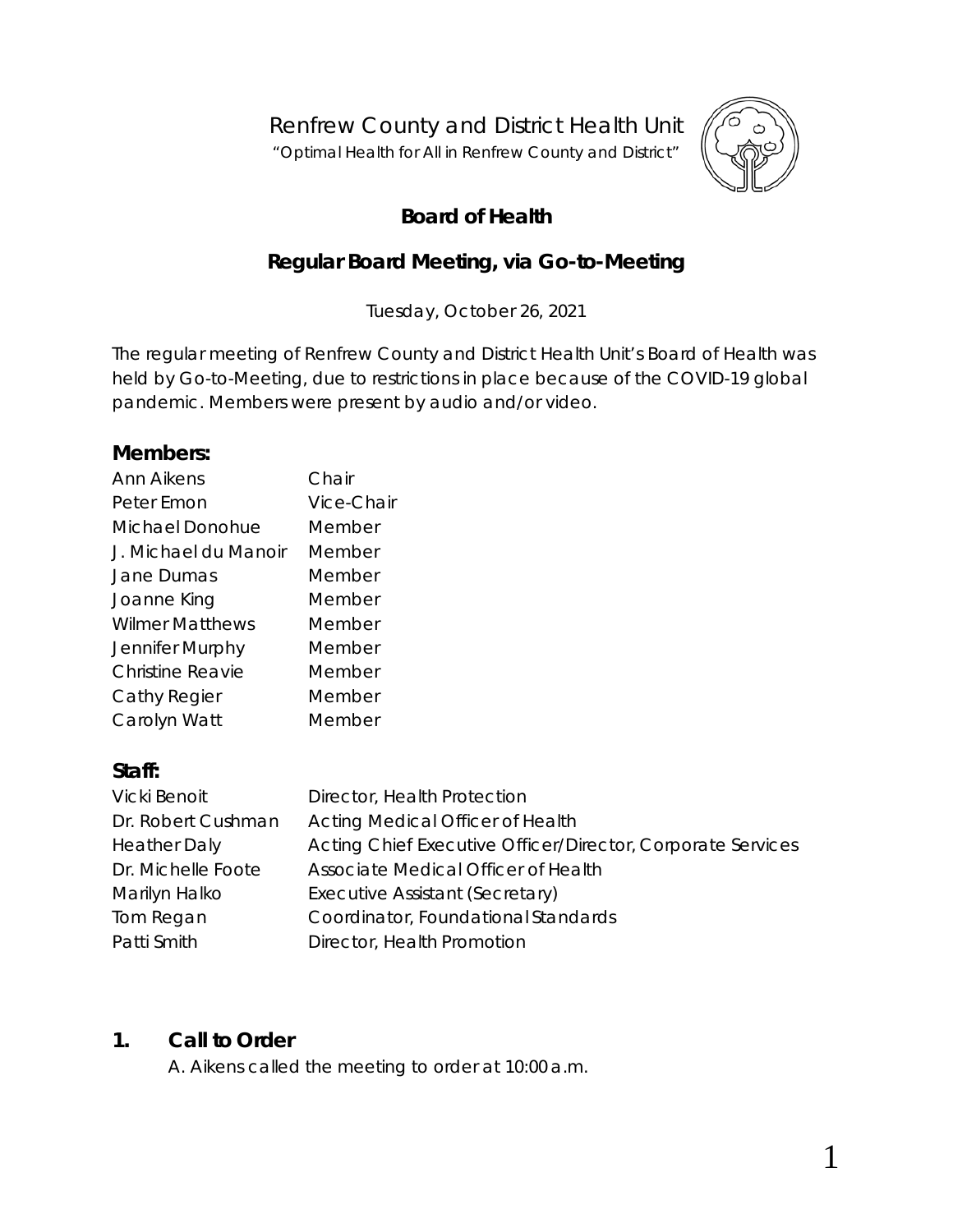On behalf of the Board, Chair Aikens offered sincere condolences to Vice-Chair P. Emon, on the loss of his mother.

Joanne King was welcomed by Chair Aikens to the Board, as the new Provincial appointee for Renfrew County and District.

## **2. Agenda Approval**

The agenda was approved, as amended—item 09. Staff Reports was moved up on the agenda.

### **Resolution: # 1 BoH 2021-Oct-26**

Moved by J. Dumas; seconded by C. Reavie; be it resolved that the Board approve the agenda, as amended.

Carried

### **3. Declarations of Conflict of Interest**

There were no declarations of conflict of interest.

### **4. Delegations**

There were no delegations.

### **5. Minutes of Previous Meetings (Approval)**

a. Regular Board Meeting Minutes 2021-Sep-28 The meeting minutes for the Regular Board meeting held on Tuesday, September 28, 2021, via *GoToMeeting*, were approved, as amended.

On page six of the meeting minutes, the *Recorded Vote* form—*Resolution: #3 BoH 2021-Sep-28*—was amended to read—Cathy Regier voted only Yes, and Christine Reavie voted No.

# **Resolution: # 2 BoH 2021-Oct-26**

Moved by J. Murphy; seconded by C. Watt; be it resolved that the Board approve the meeting minutes from the Regular Board meeting held on Tuesday, September 28, 2021, as amended.

Carried

### **6. Business Arising**

a. Action List—2021-Sep-28 All items from the updated *[Action List—2021-Sep-28](https://www.rcdhu.com/wp-content/uploads/2021/11/06.-a.-Action-List-Regular-Board-Meeting-2021-Sep-28-1.pdf)* Regular Board Meeting were completed or deferred to a later date.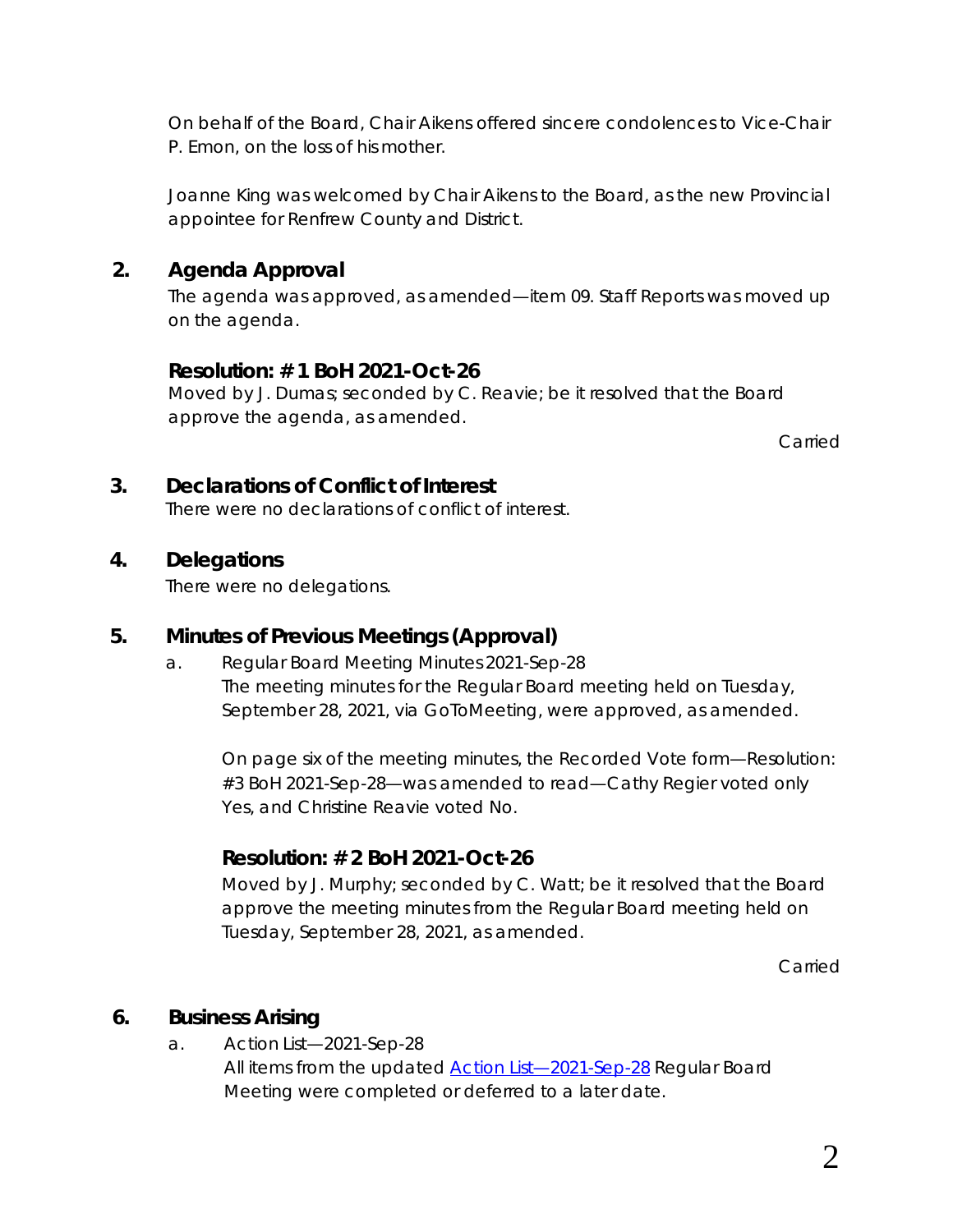b. Letter of Response to Warden Robinson—2021-Oct-14 The Board Chair wrote a *[letter of response](https://www.rcdhu.com/wp-content/uploads/2021/11/06.-b.-Letter-of-Response-to-Warden-Robinson-2021-Oct-14.pdf)* to Warden Robinson.

## **7. Correspondence**

The Board received the following correspondence:

| Subject: |                                              | From:                                                                       | Action:                                 |
|----------|----------------------------------------------|-----------------------------------------------------------------------------|-----------------------------------------|
| a.       | <b>OIC</b> —Joanne King                      | • Lieutenant Governor of<br>Ontario and the Executive<br>Council of Ontario | • Received as<br>information.           |
| b.       | <b>Support of a Local Board</b><br>of Health | • Grey Bruce Health Unit                                                    | Reconsider in<br>$\bullet$<br>November. |

## **8. Board Committee Reports**

a. Striking

P. Emon, Striking Committee Chair, presented the following report to the Board:

• *[Striking Committee Report to the](https://www.rcdhu.com/wp-content/uploads/2021/11/08.-a.-Striking-Committee-Report-to-the-Board-2021-Oct-26.pdf) Board—2021-Oct-26*.

### **Resolution: # 3 BoH 2021-Oct-26**

Moved by P. Emon; seconded by C. Watt; be it resolved that Board accept the Striking Committee Board Report, as presented.

Carried

At 10:14 a.m., Dr. Robert Cushman joined the meeting.

As amended in the agenda, item 09. Staff Reports was moved up and presented at this time.

# **9. Staff Reports**

a. Report to the Board—Dr. Robert Cushman, Acting Medical Officer of Health Dr. Cushman presented a *[Report to the Board](https://www.rcdhu.com/wp-content/uploads/2021/12/09.-a.-Report-to-the-Board-MOHA-2021-Oct-26.pdf)* and answered questions from Board Members, updating them on current COVID-19 activity in Renfrew County and District.

Dr. Foote gave an update and answered questions regarding COVID-19 vaccines for five to 11 year olds.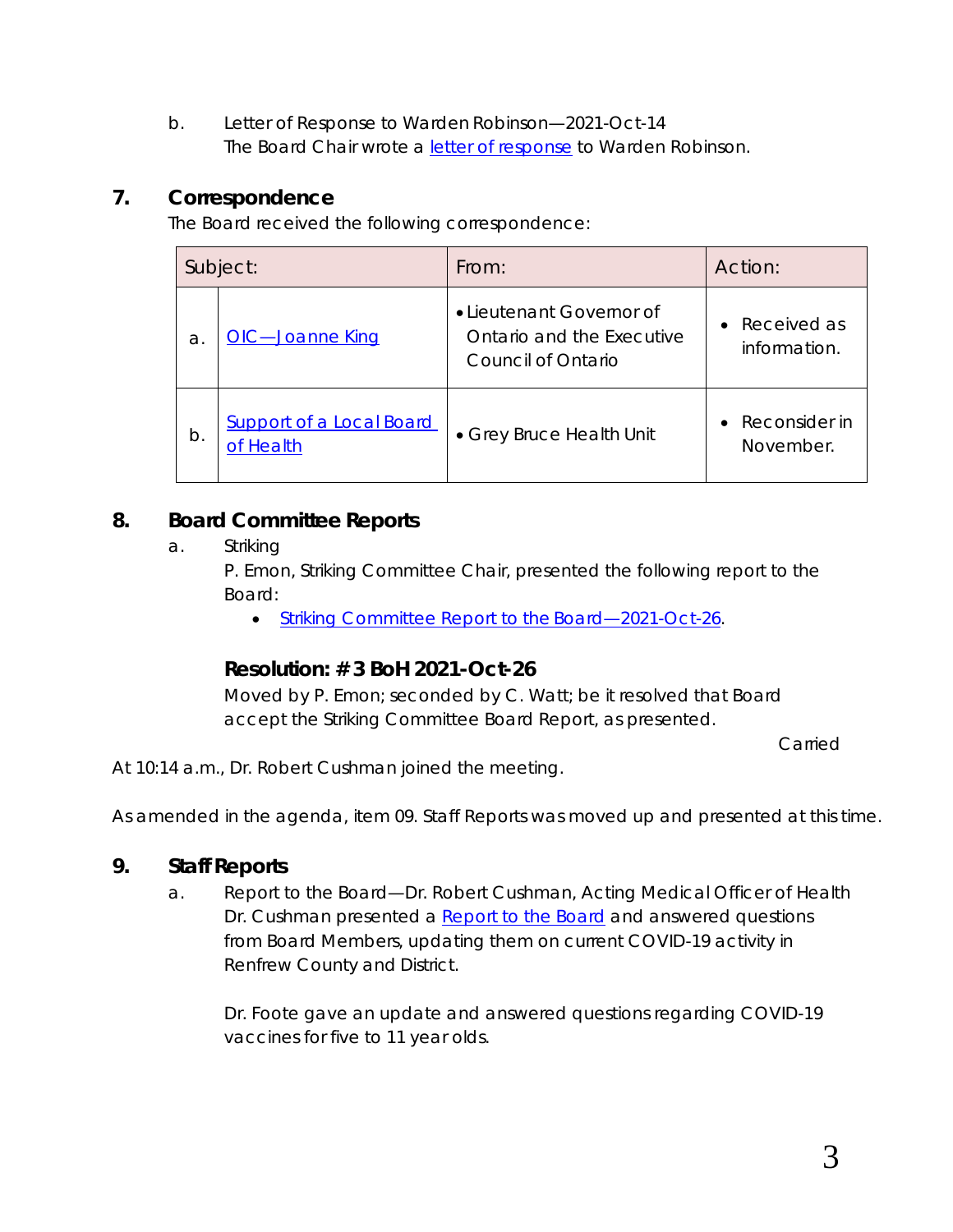# **Resolution: # 4 BoH 2021-Oct-26**

Moved by J. King; seconded by W. Matthews; be it resolved that the Board accept the Report to the Board from Dr. Robert Cushman, Acting Medical Officer of Health.

Carried

The Chair thanked Dr. Cushman and Dr. Foote for their reports and updates to the Board.

- b. Q1 and Q2 Corporate Operational Plan Tom Regan, Coordinator, Foundational Standards, presented the following Report, and answered questions from the Board:
	- *[Q1 and Q2 2021 Corporate Operational Plan](https://www.rcdhu.com/wp-content/uploads/2021/11/09.-b.-Q1-and-Q2-2021-BOH-Report-2021-Corporate-Operational-Plan.pdf)* (which tied back to the *2021 Corporate Operational [Plan with Risk Mitigation Strategies](https://www.rcdhu.com/wp-content/uploads/2021/06/09.-f.-2021-Corporate-Operational-Plan-with-Risk-Mitigation-Strategies.pdf)*, presented in June 2021).

# **Resolution: # 5 BoH 2021-Oct-26**

Moved by C. Reavie; seconded by C. Regier; be it resolved that the Board accept the Q1 and Q2 2021 Corporate Operational Plan, as presented.

Carried

T. Regan confirmed that the Q3 2021 Corporate Operational Plan will be presented at the November Board meeting.

The Chair thanked T. Regan for his report to the Board.

The Chair continued with Board Committee Reports.

# **08. Board Committee Reports (continuation)**

b. Executive

P. Emon, Executive Committee Chair, presented the following report to the Board:

• *[Executive Committee Board](https://www.rcdhu.com/wp-content/uploads/2021/11/08.-b.-Executive-Committee-Board-Report-2021-Oct-26.pdf) Report—2021-Oct-06*.

The Chair reviewed each report item and called for questions.

### **Resolution: # 6 BoH 2021-Oct-26**

Moved by P. Emon; seconded by W. Matthews; be it resolved that Board accept the Executive Committee Board Report—2021-Oct-06, as presented.

Carried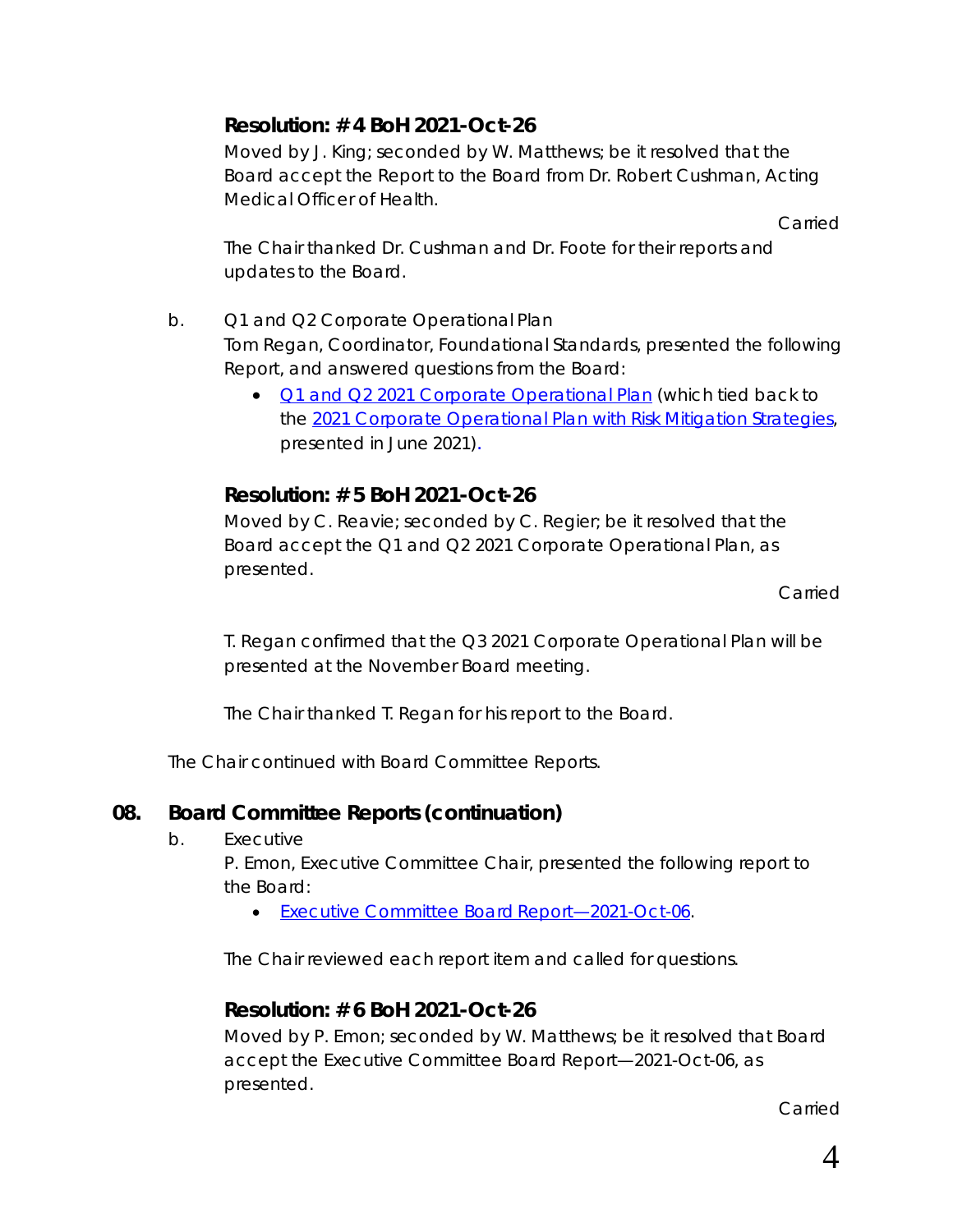c. Governance

J. Dumas, Governance Committee Chair, presented the following report to the Board:

• *[Governance Committee](https://www.rcdhu.com/wp-content/uploads/2021/11/08.-c.-Governance-Committee-Board-Report-2021-Oct-26.pdf) Report—2021-Oct-13*.

The Chair reviewed each report item and called for questions.

M. Donohue requested an amendment to Resolution: # 4 GC 2021-Oct-13

#### **Resolution: # 7 BoH 2021-Oct-26**

Moved by M. Donohue; seconded by J. Murphy; be it resolved that Resolution: # 4 GC 2021-Oct-13 regarding the continuation of virtual meetings through Q1 2022 be amended to include that Board meetings be recorded and posted to the RCDHU YouTube channel in order to meet the obligation for transparency and accountability.

| Yes | <b>Name of Board Member</b> | <b>No</b> |
|-----|-----------------------------|-----------|
|     | Aikens, M. Ann              |           |
|     | Donohue, Michael            |           |
|     | du Manoir, J. Michael       |           |
|     | Dumas, Jane                 |           |
|     | Emon, Peter                 |           |
|     | King, Joanne                |           |
|     | Matthews, Wilmer            |           |
|     | Murphy, Jennifer            |           |
|     | Reavie, Christine           |           |
|     | Regier, Cathy               |           |
|     | Watt, Carolyn               |           |
|     | Totals                      |           |

**Recorded Vote**

| Carried by:        |
|--------------------|
| Defeated by: 7 - 4 |

By consensus, *Resolution: # 5 GC 2021-Oct-13,* was amended to remove the word *"card".*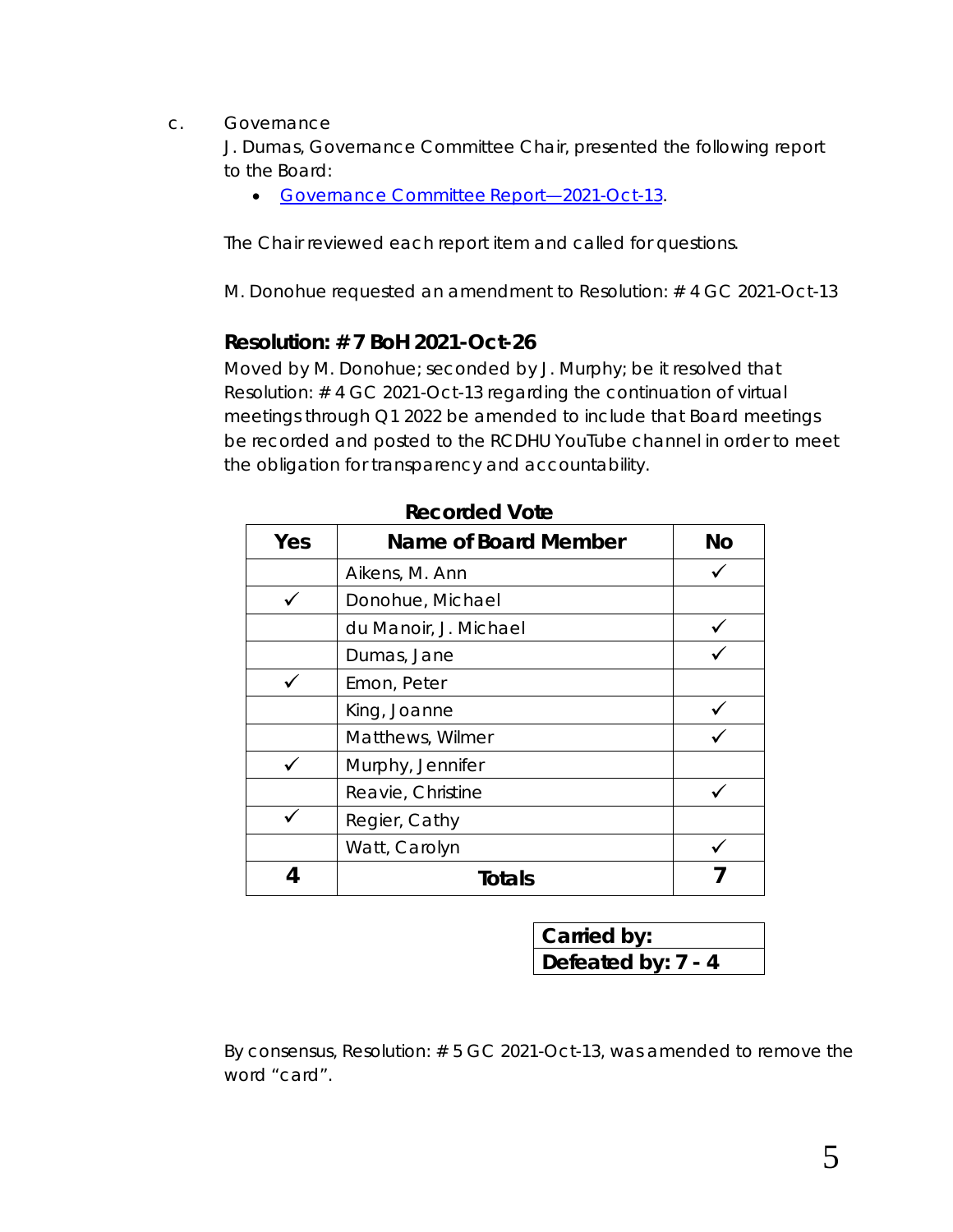## **Resolution: # 8 BoH 2021-Oct-26**

Moved by C. Watt; seconded by W. Matthews; be it resolved that Board accept the Governance Committee Board Report—2021-Oct-13, as amended.

| Yes | Name of Board Member  | <b>No</b> |
|-----|-----------------------|-----------|
|     | Aikens, M. Ann        |           |
|     | Donohue, Michael      |           |
|     | du Manoir, J. Michael |           |
|     | Dumas, Jane           |           |
|     | Emon, Peter           |           |
|     | King, Joanne          |           |
|     | Matthews, Wilmer      |           |
|     | Murphy, Jennifer      |           |
|     | Reavie, Christine     |           |
|     | Regier, Cathy         |           |
|     | Watt, Carolyn         |           |
|     | Totals                |           |

#### **Recorded Vote**

| Carried by: 7 - 4 |  |
|-------------------|--|
| Defeated by:      |  |

#### d. Resources

Committee Chair du Manoir welcomed Joanne King to the Resources Committee.

J. M. du Manoir, Resources Committee Chair, presented the following report and answered questions from the Board:

• *[Resources Committee](https://www.rcdhu.com/wp-content/uploads/2021/11/08.-c.-Resources-Committee-Board-Report-2021-Oct-26.pdf) Report—2021-Oct-19*.

M. Donohue requested that items 1., 2. and 3. be severed from the Report.

### **Resolution: # 9 BoH 2021-Oct-26**

Moved by M. Donohue; seconded by P. Emon; be it resolved that items 1., 2. and 3. be severed from the Resources Committee Board Report and considered separately.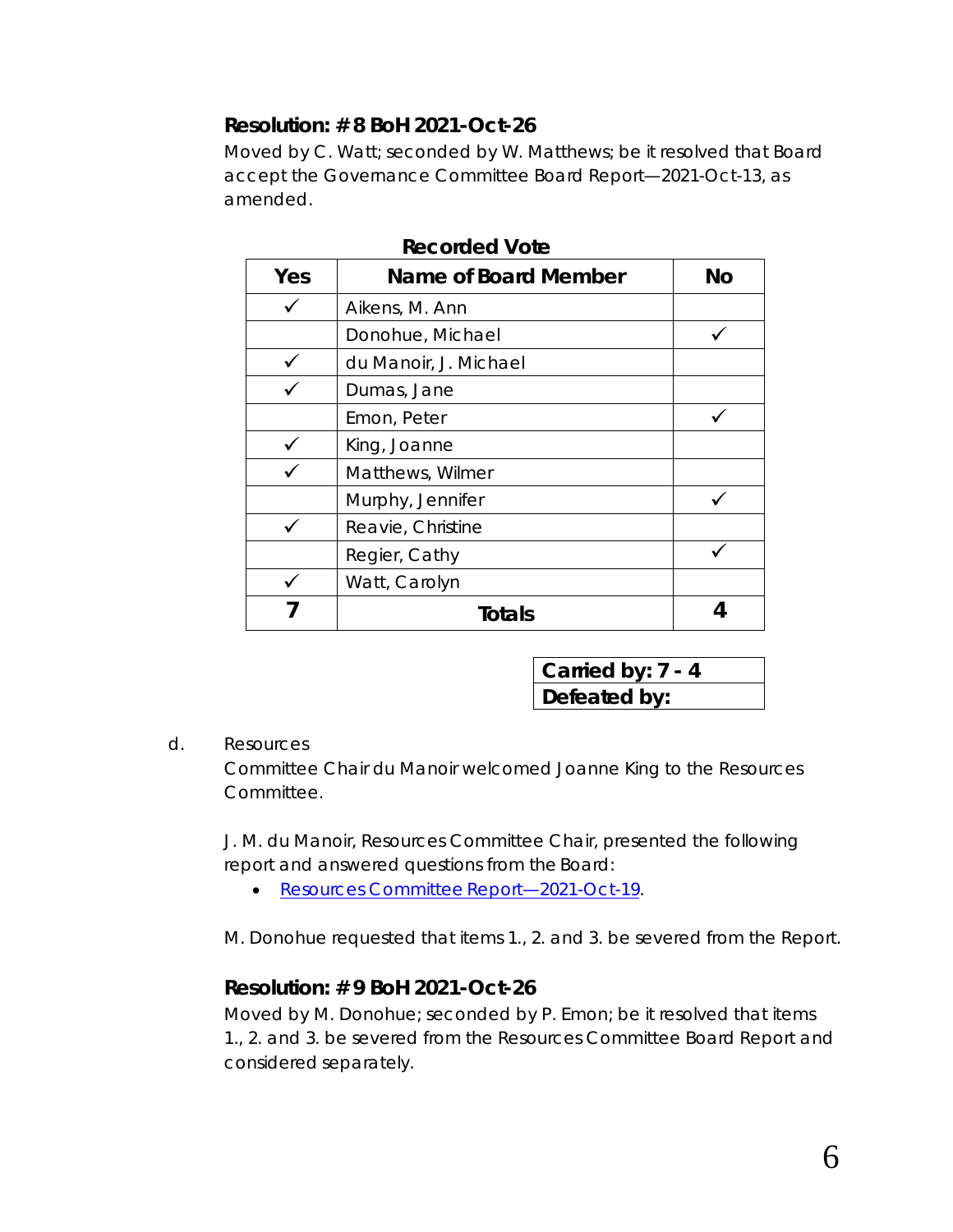| Yes | Name of Board Member  | <b>No</b> |
|-----|-----------------------|-----------|
|     | Aikens, M. Ann        |           |
|     | Donohue, Michael      |           |
|     | du Manoir, J. Michael |           |
|     | Dumas, Jane           |           |
|     | Emon, Peter           |           |
|     | King, Joanne          |           |
|     | Matthews, Wilmer      |           |
|     | Murphy, Jennifer      |           |
|     | Reavie, Christine     |           |
|     | Regier, Cathy         |           |
|     | Watt, Carolyn         |           |
| 4   | <b>Totals</b>         |           |

#### **Recorded Vote**

| Carried by:        |  |
|--------------------|--|
| Defeated by: 7 - 4 |  |

The Chair reviewed each report item and called for questions.

M. Donohue requested a separate vote on information item # 1.

#### **Resolution # 10 BoH 2021-Oct-26**

Moved by M. Donohue; seconded by J. Murphy; be it resolved that the Board receive the Q2 Financial Report, as presented.

| Yes | Name of Board Member  | No |
|-----|-----------------------|----|
|     | Aikens, M. Ann        |    |
|     | Donohue, Michael      |    |
|     | du Manoir, J. Michael |    |
|     | Dumas, Jane           |    |
|     | Emon, Peter           |    |
|     | King, Joanne          |    |
|     | Matthews, Wilmer      |    |
|     | Murphy, Jennifer      |    |
|     | Reavie, Christine     |    |

## **Recorded Vote**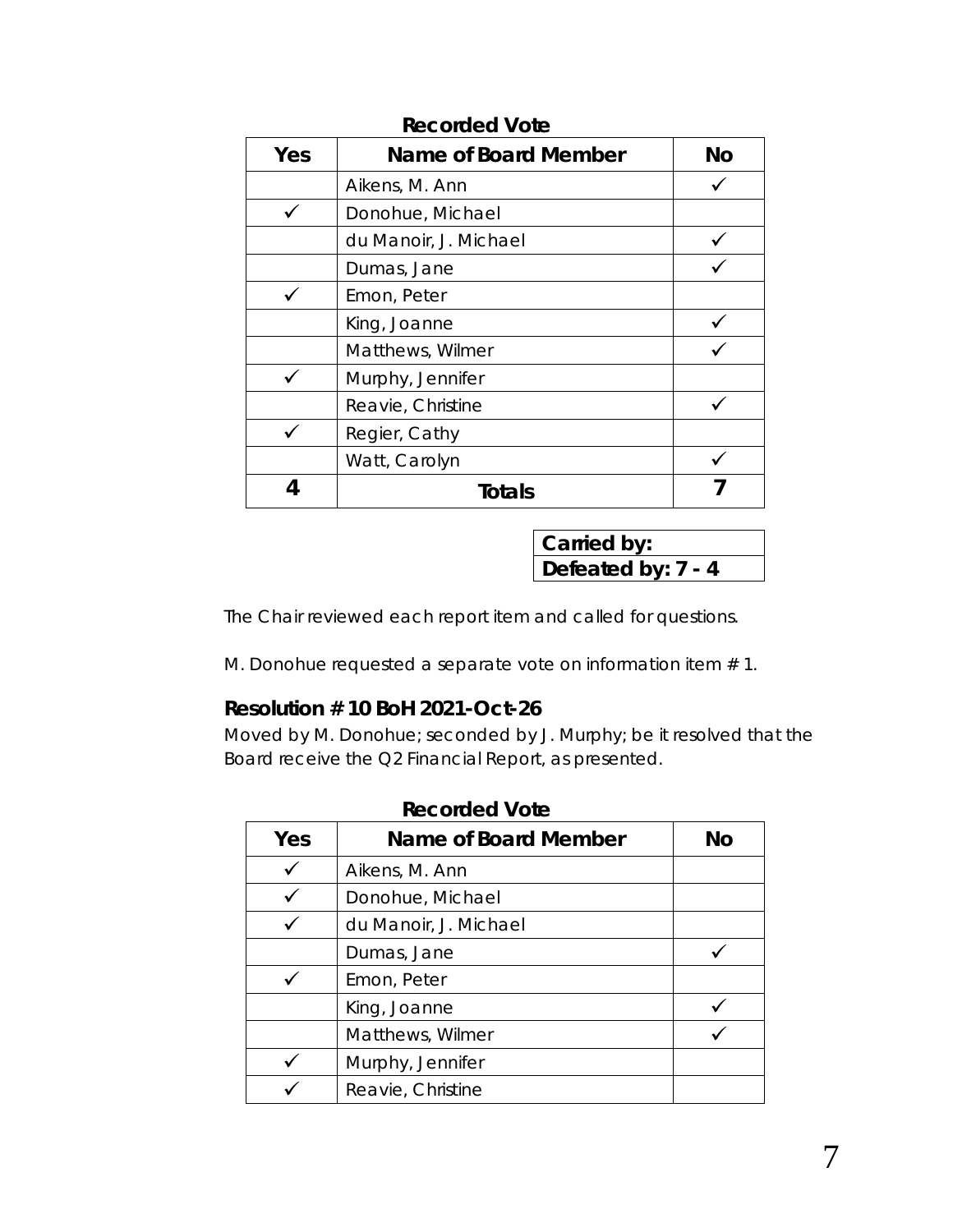| Regier, Cathy |  |
|---------------|--|
| Watt, Carolyn |  |
| <b>Totals</b> |  |

**Carried by: 7 - 4 Defeated by:**

M. Donohue requested a separate vote on information item # 2.

### **Resolution # 11 BoH 2021-Oct-26**

Moved by M. Donohue; seconded by J. Murphy; be it resolved that the summary report on the head office location be amended to include:

- 1. Reference to the County of Renfrew letter advising of potential changes to lease dated January 30, 2019;
- 2. Reference to the Ad-hoc Lease Committee activities culminating in the lease signed at 141 Lake Street.

| Yes | Name of Board Member  | <b>No</b> |
|-----|-----------------------|-----------|
|     | Aikens, M. Ann        |           |
|     | Donohue, Michael      |           |
|     | du Manoir, J. Michael |           |
|     | Dumas, Jane           |           |
|     | Emon, Peter           |           |
|     | King, Joanne          |           |
|     | Matthews, Wilmer      |           |
|     | Murphy, Jennifer      |           |
|     | Reavie, Christine     |           |
|     | Regier, Cathy         |           |
|     | Watt, Carolyn         |           |
|     | Totals                |           |

#### **Recorded Vote**

| Carried by:        |
|--------------------|
| Defeated by: 7 - 4 |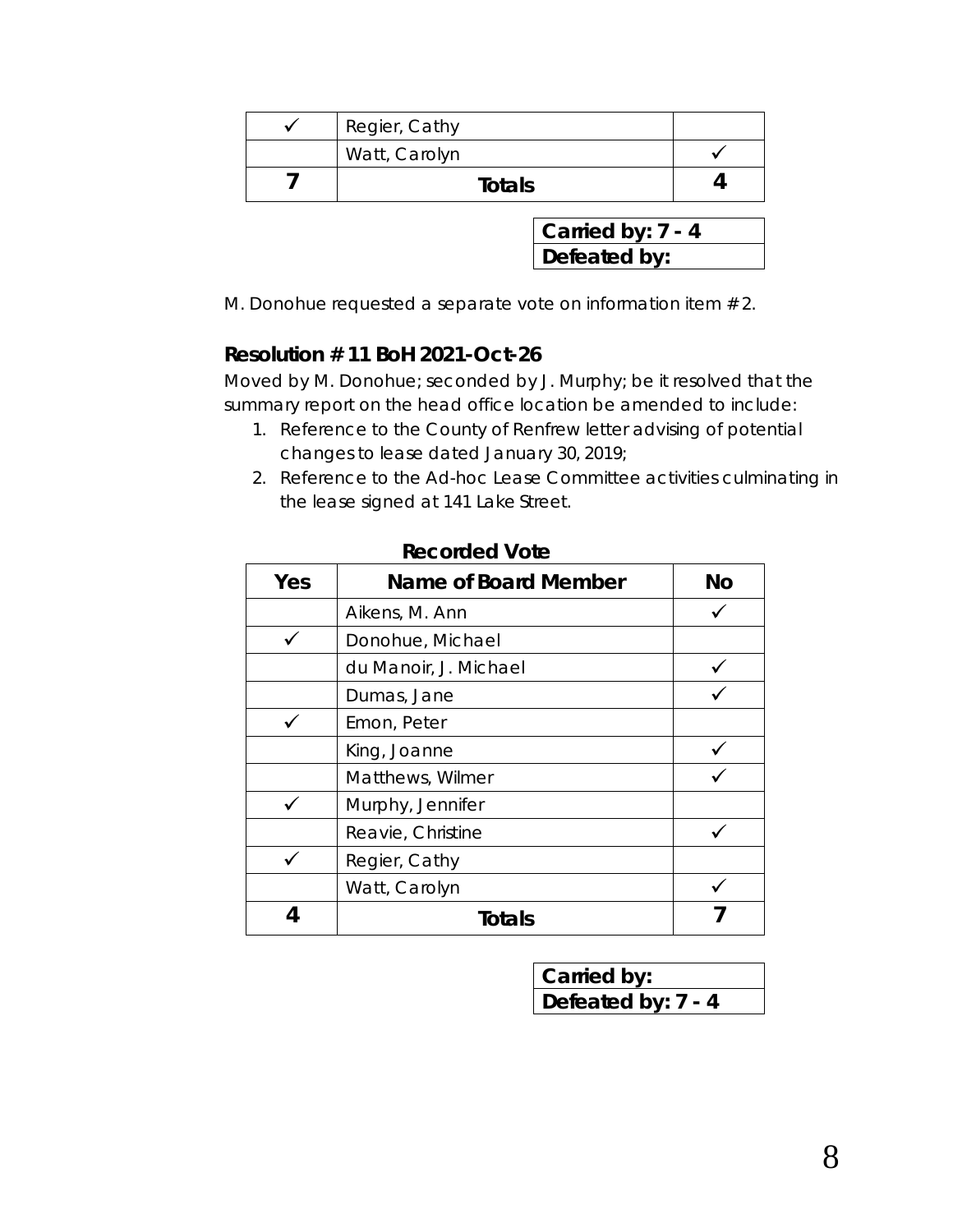M. Donohue requested a separate vote on information item #3.

# **Resolution # 12 BoH 2021-Oct-26**

Moved by M. Donohue; seconded by C. Reavie; be it resolved that the Board approve the Annual Reconciliation Report for the Ministry of Health Funding for 2020 and accept the action of the Chair for the signing of the report.

| Yes | Name of Board Member  | <b>No</b> |
|-----|-----------------------|-----------|
|     | Aikens, M. Ann        |           |
|     | Donohue, Michael      |           |
|     | du Manoir, J. Michael |           |
|     | Dumas, Jane           |           |
|     | Emon, Peter           |           |
|     | King, Joanne          |           |
|     | Matthews, Wilmer      |           |
|     | Murphy, Jennifer      |           |
|     | Reavie, Christine     |           |
|     | Regier, Cathy         |           |
|     | Watt, Carolyn         |           |
|     | Totals                |           |

#### **Recorded Vote**

**Carried by: 11 - 0 Defeated by:**

The Chair and Board Members thanked H. Daly for the excellent report on the relocation and extended congratulations to all of the Staff on their extraordinary efforts during the relocation project, in the midst of a pandemic.

# **Resolution: # 13 BoH 2021-Oct-26**

Moved by J. M. du Manoir; seconded by W. Matthews; be it resolved that Board accept the Resources Committee Board Report—2021-Oct-19, as presented.

Carried

At 11:44 a.m., Dr. Cushman vacated the meeting.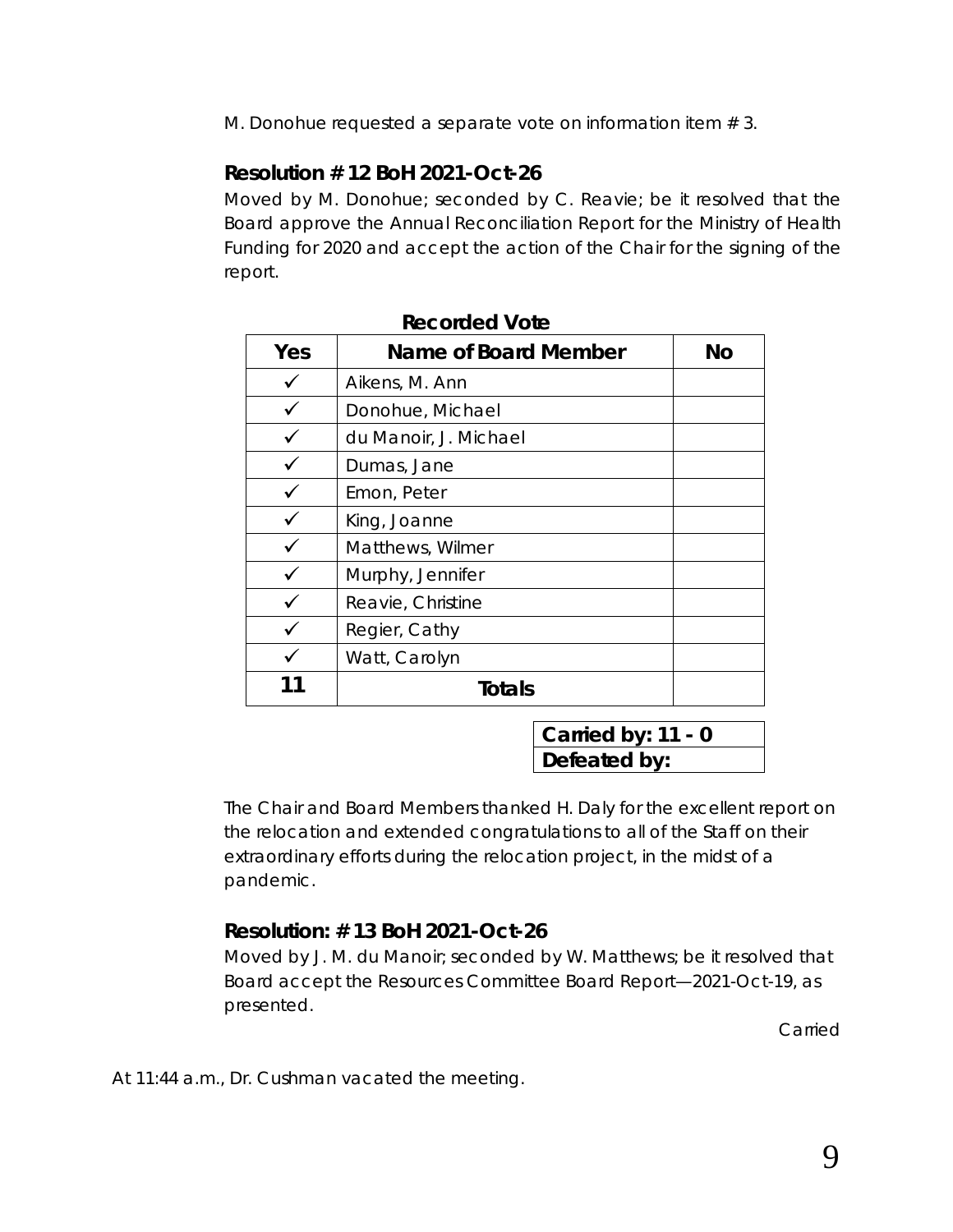### **10. By-Laws**

There were no by-laws.

#### **11. New Business**

- a. alPHa 2021 Fall Symposium—Ontario's Public Health System Response and Recovery—2021-Nov-19 The Board discussed inviting all Board Members to attend the virtual alPHa 2021 Fall Symposium on November 19, 2021:
	- *[alPHa 2021 Fall Symposium—Ontario's Public Health System](https://www.rcdhu.com/wp-content/uploads/2021/11/11.-a.-Fall-2021-Symposium-Ontarios-Public-Health-System-Response-and-Recovery%E2%80%942021-Nov-19.pdf)  [Response and Recovery—2021-Nov-19](https://www.rcdhu.com/wp-content/uploads/2021/11/11.-a.-Fall-2021-Symposium-Ontarios-Public-Health-System-Response-and-Recovery%E2%80%942021-Nov-19.pdf)*.

## **Resolution: # 14 BoH 2021-Oct-26**

Moved by C. Watt; seconded by J. Murphy; be it resolved that all Board Members be invited to attend the virtual alPHa 2021 Fall Symposium, on November 19, 2021, at a cost not to exceed \$4,000.

Carried

*b. [Network 24 Ontario Health Team Partners—Collaborative Decision-Making](https://www.rcdhu.com/wp-content/uploads/2021/11/11.-b.-Network-24-Ontario-Health-Team-Partners-Collaborative-Decision-Making-Agreement-and-Structure-for-Year-1.pdf)  [Agreement and Structure for Year 1](https://www.rcdhu.com/wp-content/uploads/2021/11/11.-b.-Network-24-Ontario-Health-Team-Partners-Collaborative-Decision-Making-Agreement-and-Structure-for-Year-1.pdf)*

Board discussed the Network 24 document and will consider adoption at the November Board of Health meeting.

### **12. Notice of Motion**

There was no notice of motion.

### **13. Closed Meeting**

There was no closed meeting.

### **14. Date of Next Meeting**

The next Regular Board meeting is scheduled for Tuesday, November 30, 2021, at 10:00 a.m. or at the call of the Chair.

### **15. Adjournment**

### **Resolution: # 15 BoH 2021-Oct-26**

Moved by M. Donohue; seconded by C. Regier; be it resolved that the Regular Board meeting be adjourned at 12:18 p.m.

Carried